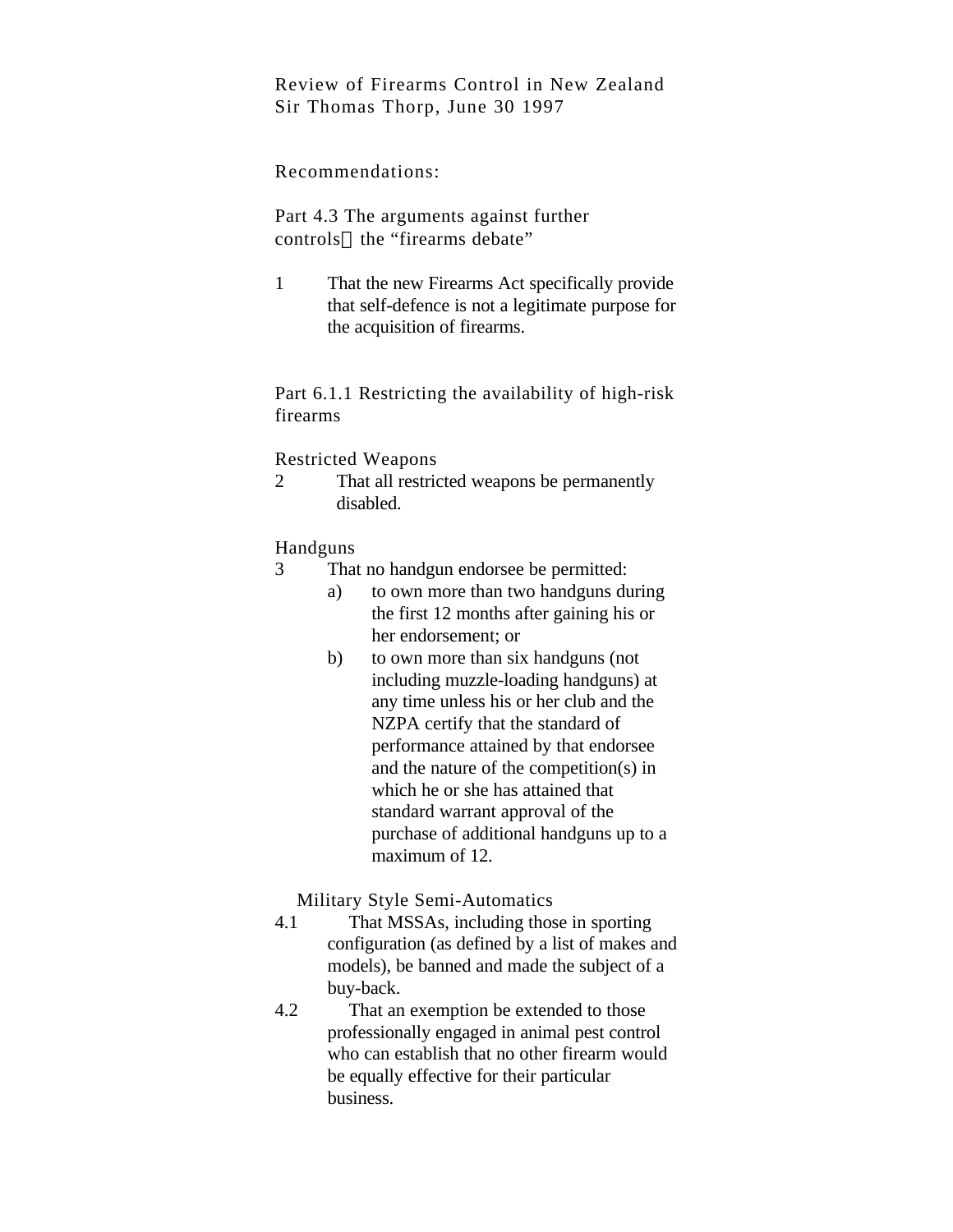4.3 That a technical committee be formed to settle the list of makes and models of firearm within the MSSA class.

Sporting Centrefire Semi-Automatics

5 That all other centrefire semi-automatics be limited to a magazine capacity of seven cartridges.

Semi-Automatic and Pump-Action Shotguns

- 6.1 That semi-automatic and pump-action shotguns be limited to a magazine capacity of two cartridges.
- 6.2 That the cost of limiting their magazine capacity be met by Government.
- 6.3 That a technical committee settle an approved method or methods of magazine limitation.

Details of Proposed Buy-Back

- 7.1 That the duration of the buy-back of MSSAs be approximately six months.
- 7.2 That compensation be paid at market value for banned firearms and accessories which can be used only with banned firearms.
- 7.3 That compensation be paid to firearms dealers for any proven loss of profits.
- 7.4 That a procedure be settled for assessing, paying and dealing with disputes over compensation.

Part 6.1.2 Recovering surplus guns

- 8.1 That a general amnesty be declared for a period of 12 months commencing at the earliest convenient date.
- 8.2 That the authority presently given to dealers by s 10(2) of the Arms Act be extended to cover all types of firearm.
- 8.3 That consideration be given:
	- a) to police providing firearm storage facilities for a moderate fee; and
	- b) to the establishment of prototype armouries in two metropolitan centres for a trial period of up to two years.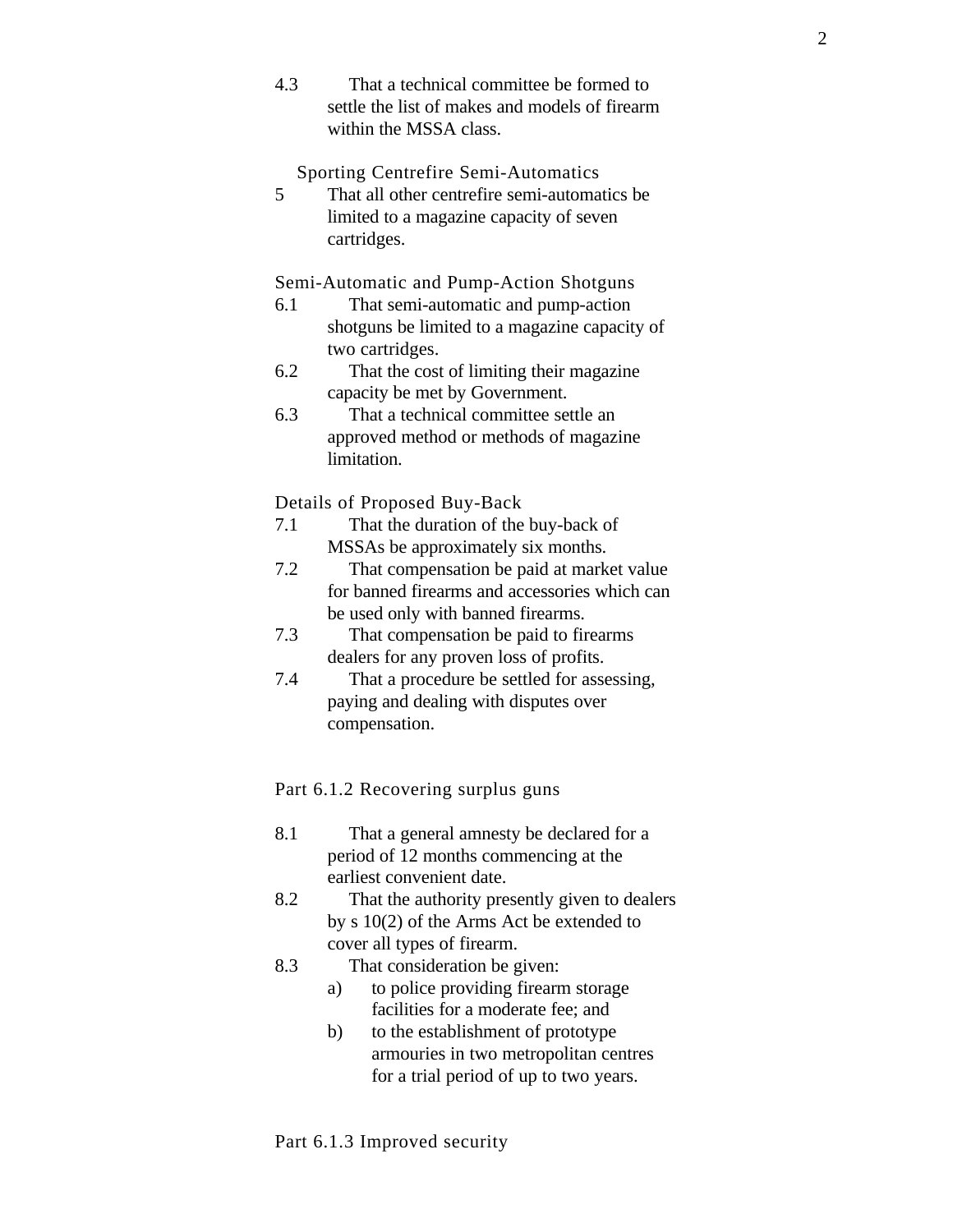- 9.1 That the present security regulations be replaced by provisions which fix levels of security proportionate to levels of hazard.
- 9.2 That a standing committee, including representatives of the Police, the security industry, the NZ Insurance Council, firearms users and firearms dealers, be set up to recommend new security standards, review these annually and recommend appropriate amendments.
- 9.3 That adequate provision be made in any new firearms control system for regular and consistent monitoring of security conditions.
- 9.4 That the practice of granting licences on the basis of assurances of compliance with security conditions without inspection of security be discontinued.

Part 6.1.4 Ensuring the suitability of firearms licensees

- 10.1 That the new Firearms Act specifically require every applicant for a firearms licence to produce evidence of:
	- a) satisfactory security arrangements; and
	- b) the successful completion of an approved course in firearms safety.
- 10.2 That the Firearms Authority endeavour to define, in consultation with representatives of the Police, psychiatrists, firearms users and family violence workers, a list of characteristics which are likely to make a person unsuitable to possess firearms, such list to be used to guide the exercise of the discretionary powers to refuse and revoke firearms licenses.

#### Disqualification Periods

- 11.1 That:
	- a) any person convicted of a "serious violent offence" be disqualified from holding a firearms licence for five years;
	- b) any person convicted of a violent offence involving a firearm, including the threatened use of a firearm, be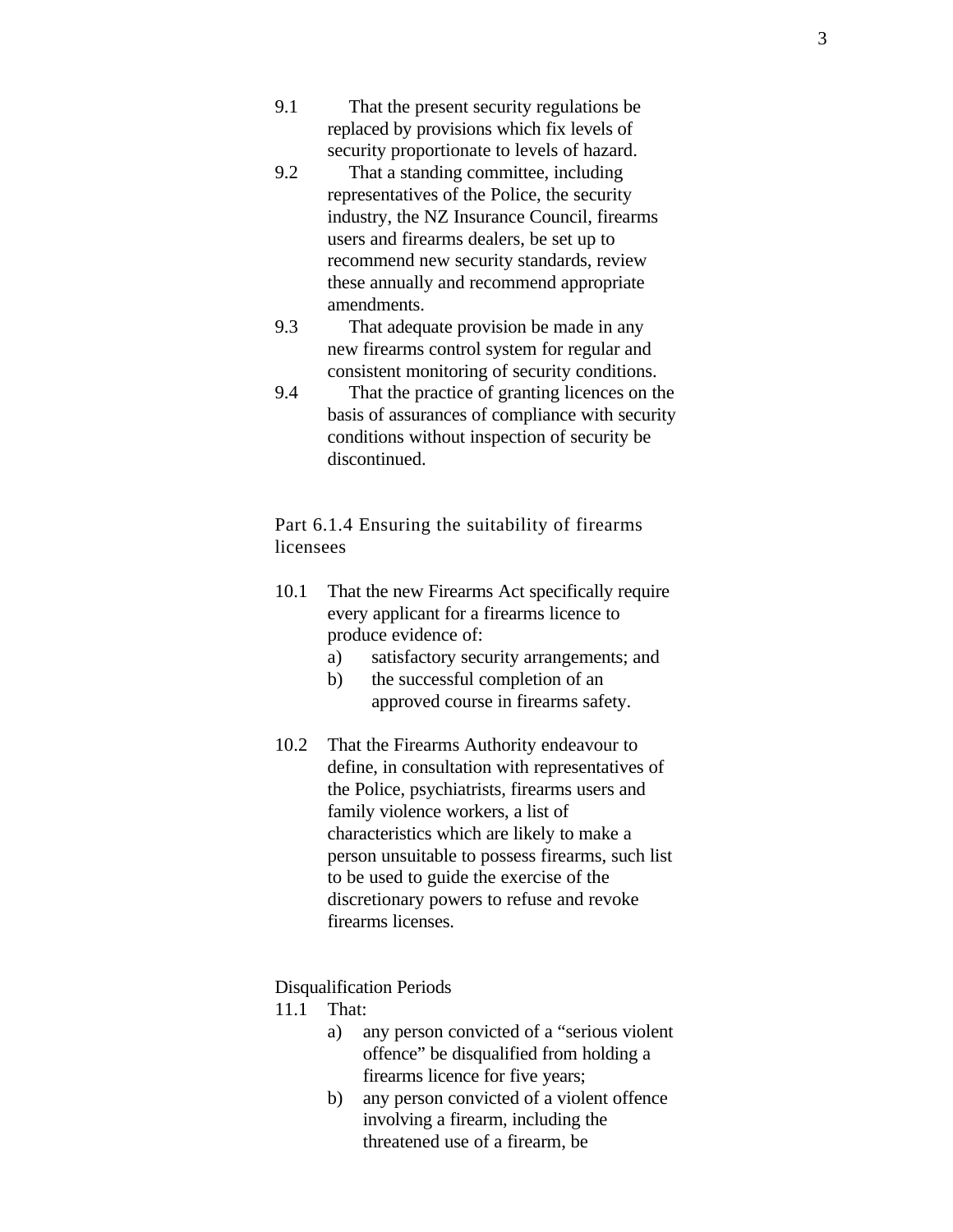disqualified from holding a firearms licence for three years;

- c) any person convicted of a violent offence against someone with whom he or she is in a domestic relationship, within the meaning in the Domestic Violence Act 1995, be disqualified from holding a firearms licence for two years;
- d) any person against whom a final protection order under the Domestic Violence Act has been made be disqualified from holding a firearms licence for two years.
- 11.2 That:
	- a) any person convicted of a violent offence other than one in any of the above categories be disqualified from holding a firearms licence for two years;
	- b) any person convicted of an offence against the Arms Act punishable by imprisonment be disqualified from holding a firearms licence for three years

unless the Court declares the person to be suitable to hold a firearms licence.

11.3 That the expiration of a disqualification period not in itself be taken as evidence that the person is suitable to possess a firearm.

Improving the Vetting Process

- 12.1 That in all but exceptional cases two referees be consulted as part of the vetting process.
- 12.2 That the police family violence database be consulted in relation to each firearms licence applicant.
- 12.3 That the Firearms Authority confer with the National Collective of Women's Refuges as to the practicality of including a check with the local women's refuge in relation to each firearms licence applicant.
- 12.4 That in those cases where there are concerns about the suitability of a firearms licence applicant, the Police endeavour to consult an independent referee.
- 12.5 That the Firearms Authority seek to develop a procedure for the automatic notification of relevant convictions.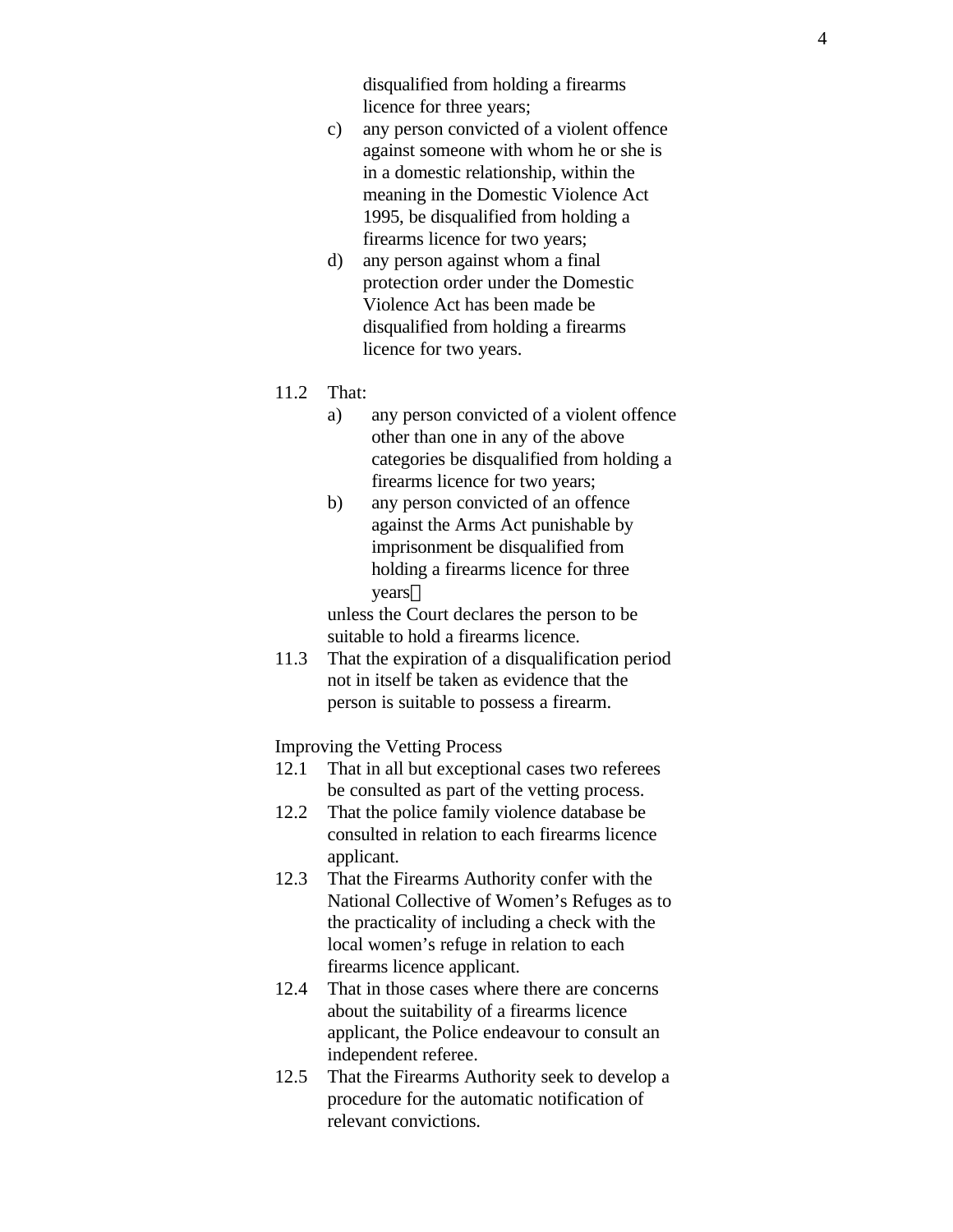Part 6.1.5 Reducing the risk of misuse by the mentally disordered

- 13.1 That the new Firearms Act include provisions:
	- a) permitting voluntary disclosure by health professionals, generally along the lines of the model legislation recently approved by the APMC, but in addition requiring that any opinion so disclosed be formed "on reasonable grounds"; and
	- b) directing that the making of a Compulsory Treatment Order under s 28 of the Mental Health (Compulsory Assessment and Treatment) Act 1992 be notified to the Police forthwith and have the effect of suspending any firearms licence during the continuance of the order, such suspension to be lifted on proof that the condition underlying the making of the order no longer exists and that the person concerned is again a suitable person to possess a firearm, and that in considering suitability for the purpose of that procedure consideration be given to the certificate of a "responsible clinician".
- 13.2 That within six months the Police:
	- a) take appropriate steps to set up, in collaboration with the Ministry of Health and other governmental and professional organisations involved in the mental health system, a working party to establish protocols to enable the sharing of information regarding persons with a mental health problem who have possession of or access to firearms; and
	- b) consider introducing a training programme for police along the lines of that introduced in the State of Victoria as Project Beacon.

Part 6.2.1 Registration and licensing system

14.1 That the present licensing system be replaced by a combined licensing/registration system based upon three-year firearm-specific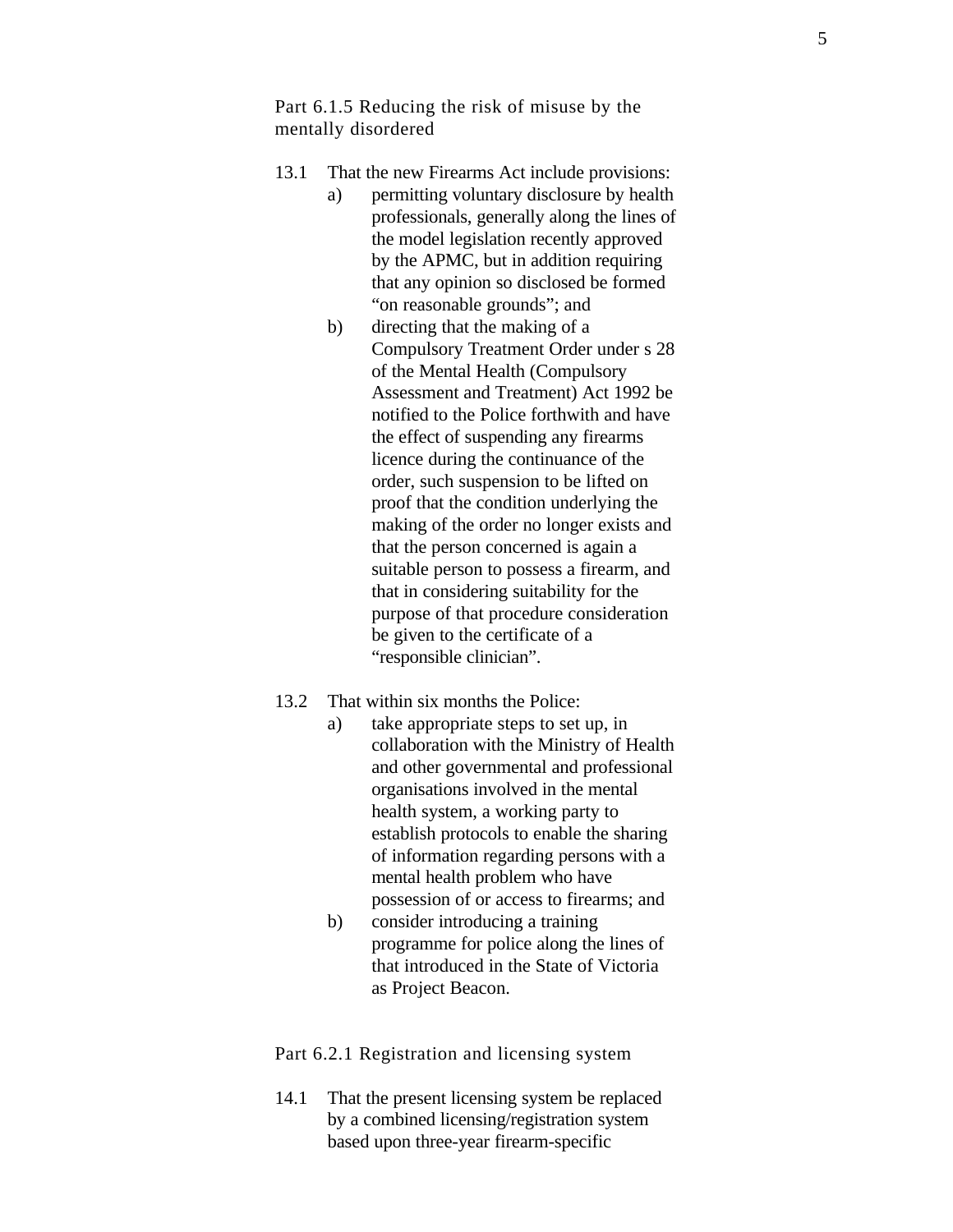licenses, the new system to be introduced over three years, commencing on 1 July 1999.

14.2 That after the introduction of the new system any person who wishes to acquire a firearm and who still holds a 1992 licence be required to re-register under the new system.

#### Death of Licensees

15 That further provision be made for notification of the death of licensees, this to take into account the length of licenses under any new system.

# Part 6.2.2 Training of shooters

16 That a steering committee be formed, including representatives of the Firearms Authority, Police, Mountain Safety Council, Association of Polytechnics in New Zealand, and shooting groups to develop an approved syllabus and delivery method for a firearms safety course, which would include a practical training component.

# Part 6.2.3 Sanctions for the misuse of firearms

- 17 That the new Firearms Act create offences for:
	- a) the breach of any security provision in a firearms licence; and
	- b) the breach of the obligations created by any combined licensing/registration system

—and provide a range of penalties appropriate to the seriousness of such offending.

Part 6.2.5 Clear and comprehensible law

- 18.1 That the Arms Act 1983 and Arms Amendment Act 1992 be repealed and replaced with a new Firearms Act.
- 18.2 That the new statute be drafted in plain language with the goal of making the law in relation to firearms as clear and accessible as possible.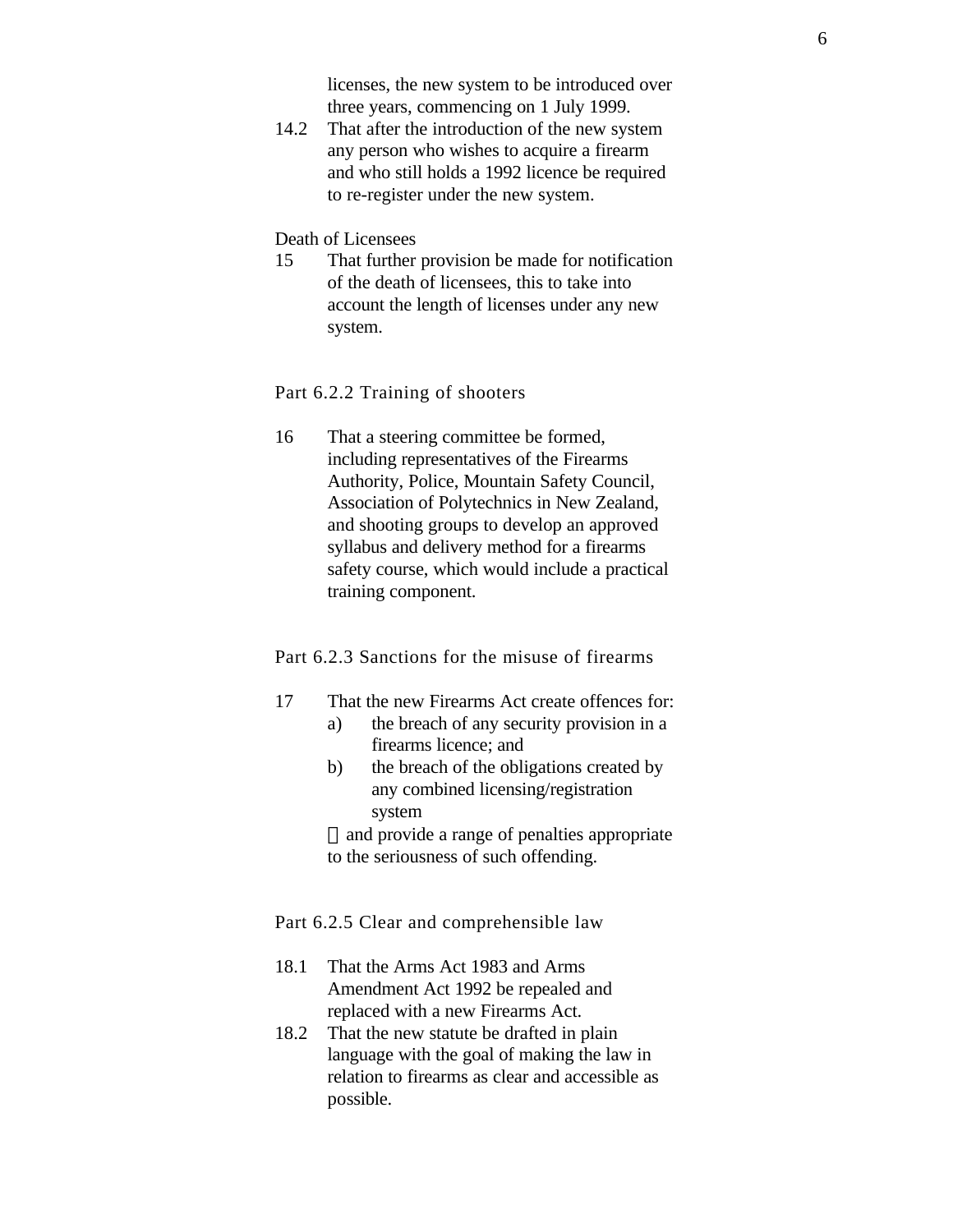#### Part 6.3.1 Airguns

- 19.1 That the discretion controlling specially dangerous airguns presently contained in s 4 of the Arms Act 1983 be retained, but in addition an appropriate level be fixed above which high powered airguns be classified as firearms.
- 19.2 That less powerful airguns not be classified as firearms.
- 19.3 That the minimum age for the use of lowpowered airguns be reduced to 14 years, but that the minimum age for the purchase of such guns remain at 18 years.
- 19.4 That provision be made for either:
	- a) requiring vendors of airguns to deliver to purchasers a safety brochure and to obtain an undertaking from the purchaser that no child under the age of 14 will be permitted to use the airgun except under direct adult supervision, and that any child aged 14 or over given control of the airgun will first be instructed in its proper use and be required to read and study the safety brochure; or
	- b) a "junior licence" category for persons 14 years and over who wish to use airguns.

Part 6.3.3 Controls on the sale of ammunition

20 That purchases of ammunition be limited to those types of ammunition appropriate to the firearms licensed to the purchaser.

Part 6.3.4 Limiting the size of collections

- 21.1 That, provided Recommendations 2 and 9 are approved, no restriction be placed on the size of firearms collections.
- 21.2 That, if those recommendations are not approved, the role and purpose of C endorsements be reconsidered.

Part 6.3.5 Amendments proposed by NZ Customs Service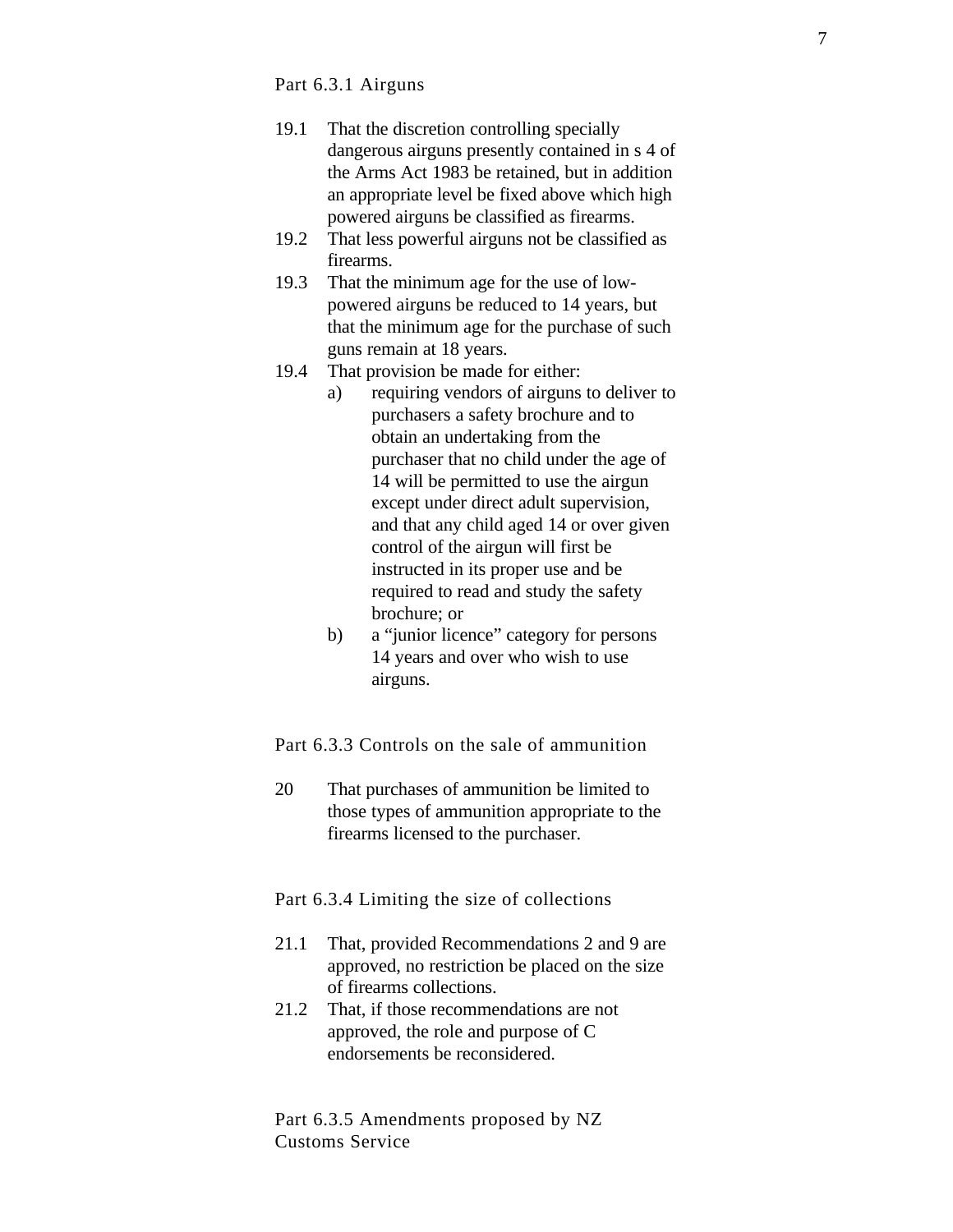22.1 That the new Firearms Act incorporate the present effect of s 16 of the Arms Act 1983 after deleting s 16(2) and adding a proviso to the following effect: "Nothing in s 16 of this Act makes it an

offence to import a firearm where –

- a) such importation is made by the arrival of a vessel in New Zealand territorial waters from a point outside New Zealand; and
- b) all firearms are included in an Inwards Report made in accordance with s 26 Customs and Excise Act 1996; and either
	- i) remain secured on that vessel in a place and manner directed by a customs officer or member of the Police; or
	- ii) are removed to a place of security in accordance with s 141(b) Customs and Excise Act 1996."

with consequential amendments to the legislation by including in the definition clause the following definitions:

"Importation" means the arrival in New Zealand of a firearm or part of a firearm in any manner whatever, whether lawfully or unlawfully, from a point outside New Zealand; and "to import" and "imported" have corresponding meanings. "Ship" means a vessel used in navigation not

being a vessel propelled only by oars; and includes a hovercraft or submarine.

22.2 That the new Firearms Act incorporate the present effect of s 3(2)(a) of the Arms Act 1983 with the additional words: "(v) An officer or agent of the New Zealand Customs Service."

Part 6.3.6 Importation of undesirable weapons

23 That the new Firearms Act provide the Commissioner with a discretion to refuse the importation of any specially dangerous weapon unless the applicant for the permit can show a need which cannot reasonably be met save by the use of such a weapon.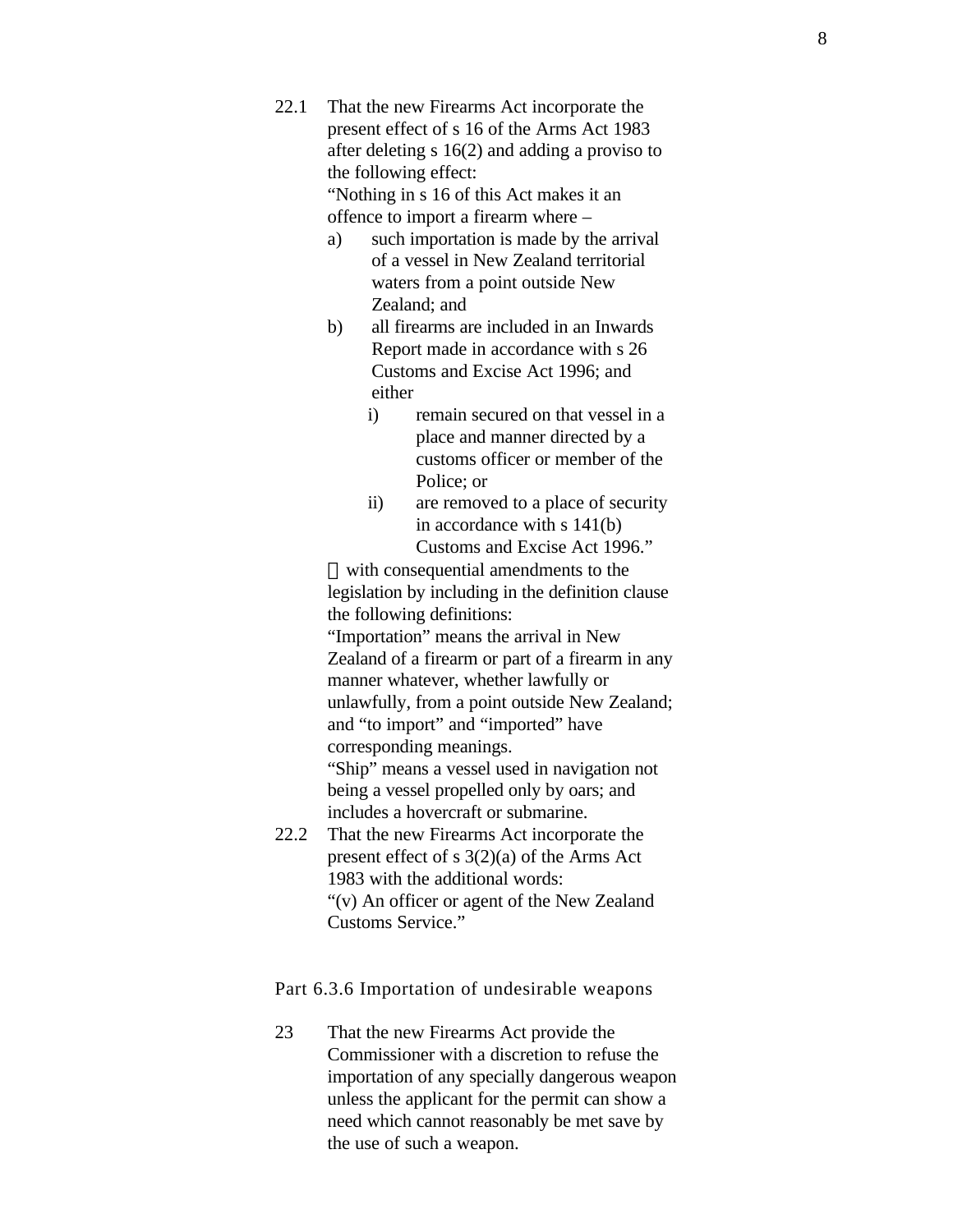Part 6.3.7 Communication with the public and the use of technology

- 24.1 That the Firearms Authority coordinate publicity and educational campaigns on an ongoing basis.
- 24.2 That the Firearms Authority consider the use of:
	- a) a free-call telephone service;
	- b) an internet home page;
	- c) an on-line system linking its database to firearms dealers; and
	- d) an electronic imaging system to manage licensees' files and associated documents.

Part 6.3.8 Miscellaneous police recommendations

#### Search and Seizure

25 That the search and seizure provisions be amended to authorise police to search for and seize a firearms licence under the same conditions as relate to firearms and ammunition.

#### Range Safety

26 That the new Firearms Act include power for the Firearms Authority to fix conditions for the establishment and operation of ranges, and to monitor and enforce such conditions.

Part 6.4: The administration of firearms control

- 27 That Government set up a Firearms Authority either:
	- a) with a five-year sunset clause, administration then reverting to the Police; or
	- b) if it be thought that competition with other police business after re-integration would involve unacceptable risk of the problems which have affected arms control in the past recurring, on a permanent basis.